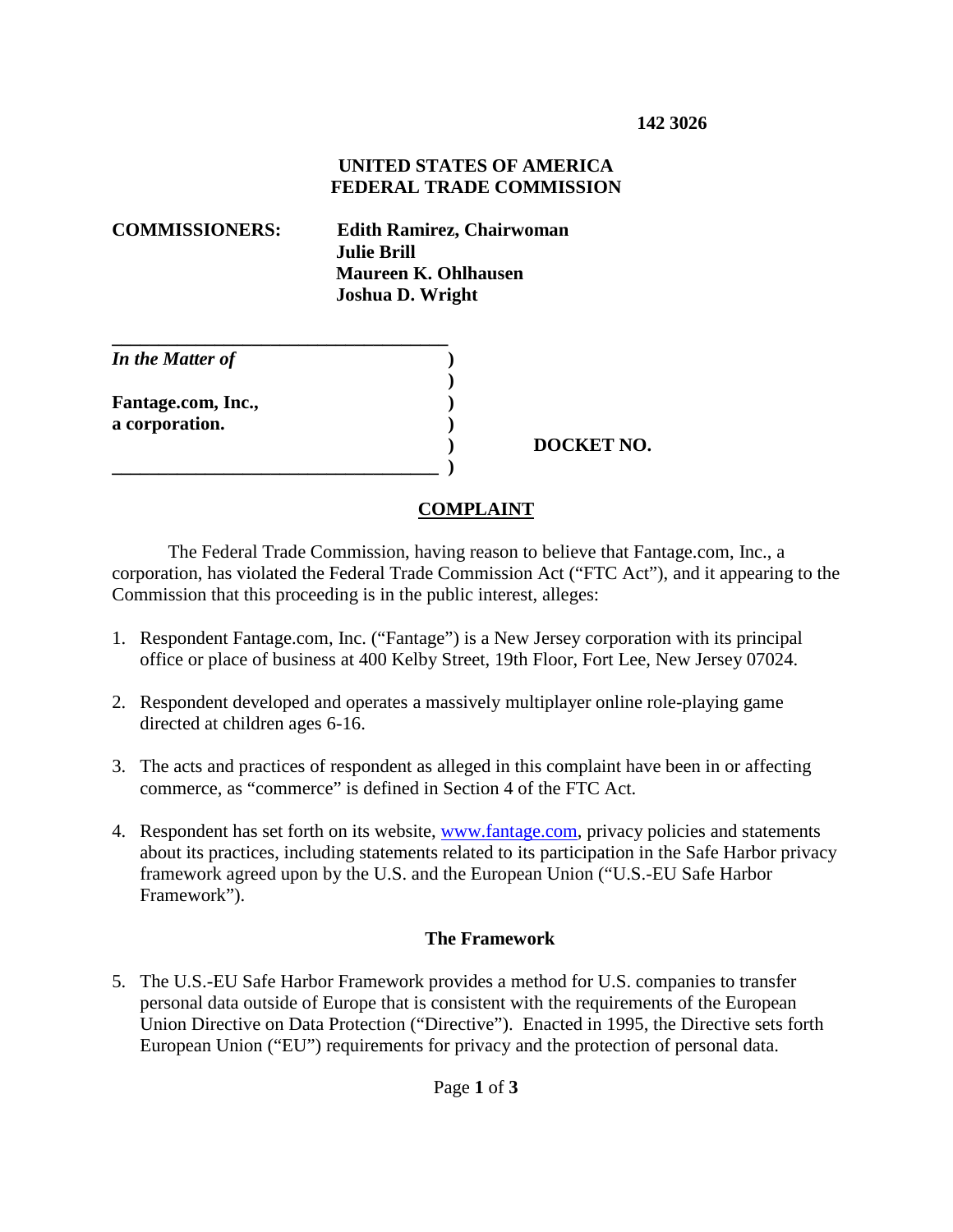Among other things, it requires EU Member States to implement legislation that prohibits the transfer of personal data outside the EU, with exceptions, unless the European Commission ("EC") has made a determination that the recipient jurisdiction's laws ensure the protection of such personal data. This determination is referred to commonly as meeting the EU's "adequacy" standard.

- 6. To satisfy the EU adequacy standard for certain commercial transfers, the U.S. Department of Commerce ("Commerce") and the EC negotiated the U.S.-EU Safe Harbor Framework, which went into effect in 2000. The U.S.-EU Safe Harbor Framework allows U.S. companies to transfer personal data lawfully from the EU. To join the U.S.-EU Safe Harbor Framework, a company must self-certify to Commerce that it complies with seven principles and related requirements that have been deemed to meet the EU's adequacy standard.
- 7. Companies under the jurisdiction of the U.S. Federal Trade Commission ("FTC"), as well as the U.S. Department of Transportation, are eligible to join the U.S.-EU Safe Harbor Framework. A company under the FTC's jurisdiction that claims it has self-certified to the Safe Harbor principles, but failed to self-certify to Commerce, may be subject to an enforcement action based on the FTC's deception authority under Section 5 of the FTC Act.
- 8. Commerce maintains a public website, www.export.gov/safeharbor, where it posts the names of companies that have self-certified to the U.S.-EU Safe Harbor Framework. The listing of companies indicates whether their self-certification is "current" or "not current" and a date when recertification is due. Companies are required to re-certify every year in order to retain their status as "current" members of the Safe Harbor Framework.

## **Violations of Section 5 of the FTC Act**

- 9. In June 2011, respondent submitted to Commerce a self-certification of compliance with the U.S.-EU Safe Harbor Framework.
- 10. In June 2012, respondent did not renew its self-certification to the U.S.-EU Safe Harbor Framework, and Commerce subsequently updated respondent's status to "not current" on its public website. In January 2014, respondent renewed its self-certification to the Safe Harbor Framework.
- 11. Since June 2011, respondent has disseminated or caused to be disseminated privacy policies and statements on the www.fantage.com website, including but not limited to, the following statements:

When we collect personal information from residents of the European Union, we follow the privacy principles of the U.S.-EU Safe Harbor Framework, which covers the transfer, collection, use, and retention of personal data from the European Union.